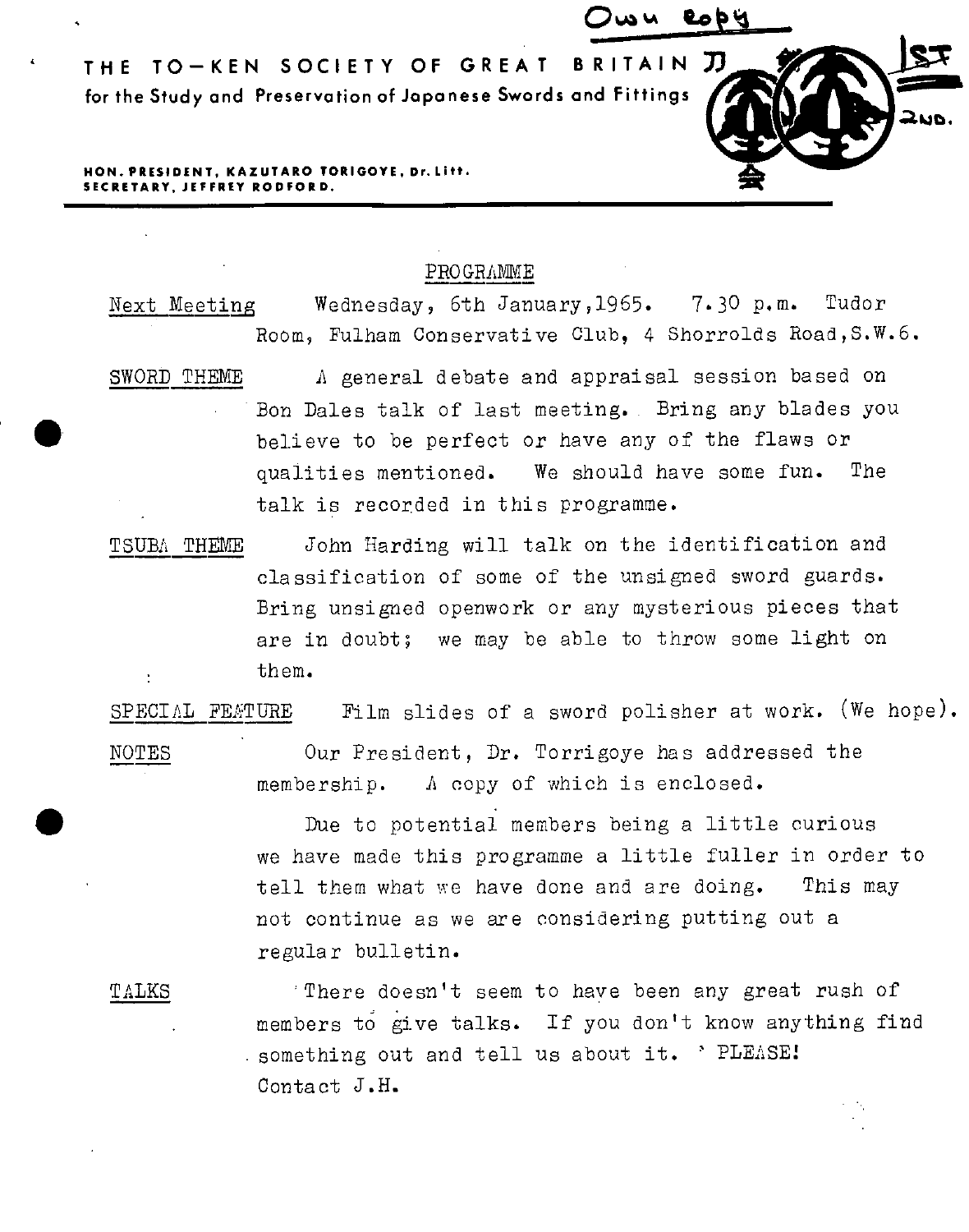30th November,l964. OKAYAMA, JAPAN.

To The Friendly Members of the Society;

Many thanks for your electing me Hon.President of your Society. Though I am not so reliable for your study, I would be pleased if I can suggest something for you.

<sup>I</sup>will write my main idea about the future proceedings of the Society and the Members here, as follows:

1. About the fundamental purpose of the Society:

The word, appreciation should be added to the written statement of the Society. It is very important. Although the word, study may contain the meaning of appreciation, it is desirable to use this word in the statement. That is, "the study, appreciation and preservation of Japanese swords and fittings."

I recommend you to think of several attentions according to the following order.

The first step -

 $\bullet$ 

2.

 $\bullet$ 

- l.I exhort you to inquire your possessions and draw a sharp line between right and wrong. If you keep the wrong ones <sup>a</sup>long time beside you, your knowledge will stop for the improvement. While you are hesitating to eliminate those wrong pieces, your knowledge is not enough yet to appreciate the maker's real works.
- 2.I suggest you to appreciate the beauty and the rank and age of the artful works. This notion is similar with all the arts on judge and appreciation. To find beauty, for instance, at tsuba and fittings, it is necessary to investigate by the ordinary observations: shape, quantity and temper of metal, plate and mimi, seppadai, shitsu (at tsuba only), and design. Do not consider the design first.
- J,I prevail upon you to present your own researched contents mutually.

The second step -

<sup>I</sup>advise you, especially the managing staffs, to plan the further valuable proceedings for the Society.

Kazutaro Torigoye.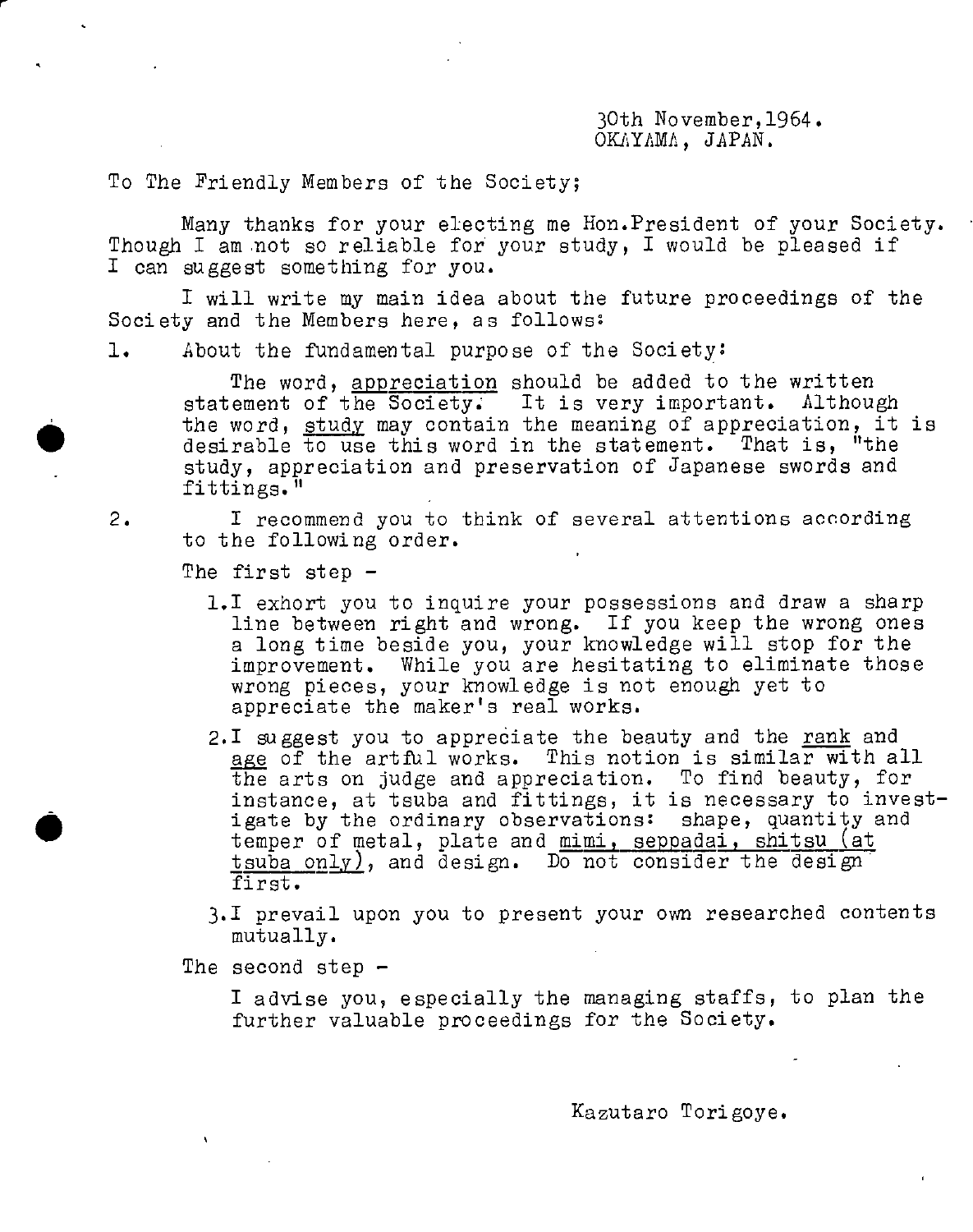## SUMMARY OF TOSHO & KATCHU-SHI TSUBA by JOHN HARDING

#### Smelting

Swordsmiths made the better steel. Armour smiths made the better iron.

It is a mistake to assume that swordsmiths, because of the quality ana finish of their blades made better Iron or Tsuba, than the armour smiths, The swordsmith smelted for his own end product, which was first class steel, and he paid perhaps less attention to iron as a finished product.

It must be borne in mind that  $T$ suba making was part of the Armourers art or function and therefore iron of the highest quality was his aim. The early smith carried out the whole process from smelting the ore to polishing the finished Tsuba, and evinced fancies or preferences for certain ores, which enable experts in certain cases to distinguish genuine early work from later copies,<br>by the colour of the plate metal. Taking into consideration a by the colour of the plate metal. certain amount of rusting ana patination through the ages.

#### Folding  $&$  Shaping

It appears from the examination of some pieces that sometimes a Tsuba was formed straight from the bloom into the desired shape, i.e. lines of slag running diagonally across the edge, (this would have been removed if the Tsuba had been hand forged after the smelting). However, the usual method is for the plate thickness to be made up by the folding of the iron which has previously been<br>hammered into a thin sheet. There are only two basic methods of There are only two basic methods of folding the sheet. The swordsmiths technique is quite simple; he just folded it in half and heated and hammered to make the weld. On a clean Tsuba, a thin hair line can be seen close to the edge and running across the surface of the plate, this is the line of the weld and will be seen on one side only,

Armourers on the other hand, folded the sheet into an S shape and then hammered it flat, also heating to make the weld. On a clean specimen of this type a thin hair line will be seen on both sides of the plate and a little towards the centre from the edge.

There are, of course, other methods which may occur and should these be observed on early pieces, they should be regarded as the work of amateurs, although not necessarily uninteresting.

Because of the method used by the swordsmith, the plate when finished was considerably thinner on one side than the other; in order to balance this the thicker (opposite) side was chamfered off forming a goeshigata (shape of a go piece), thus becoming one of the main identification points of swordsmiths work.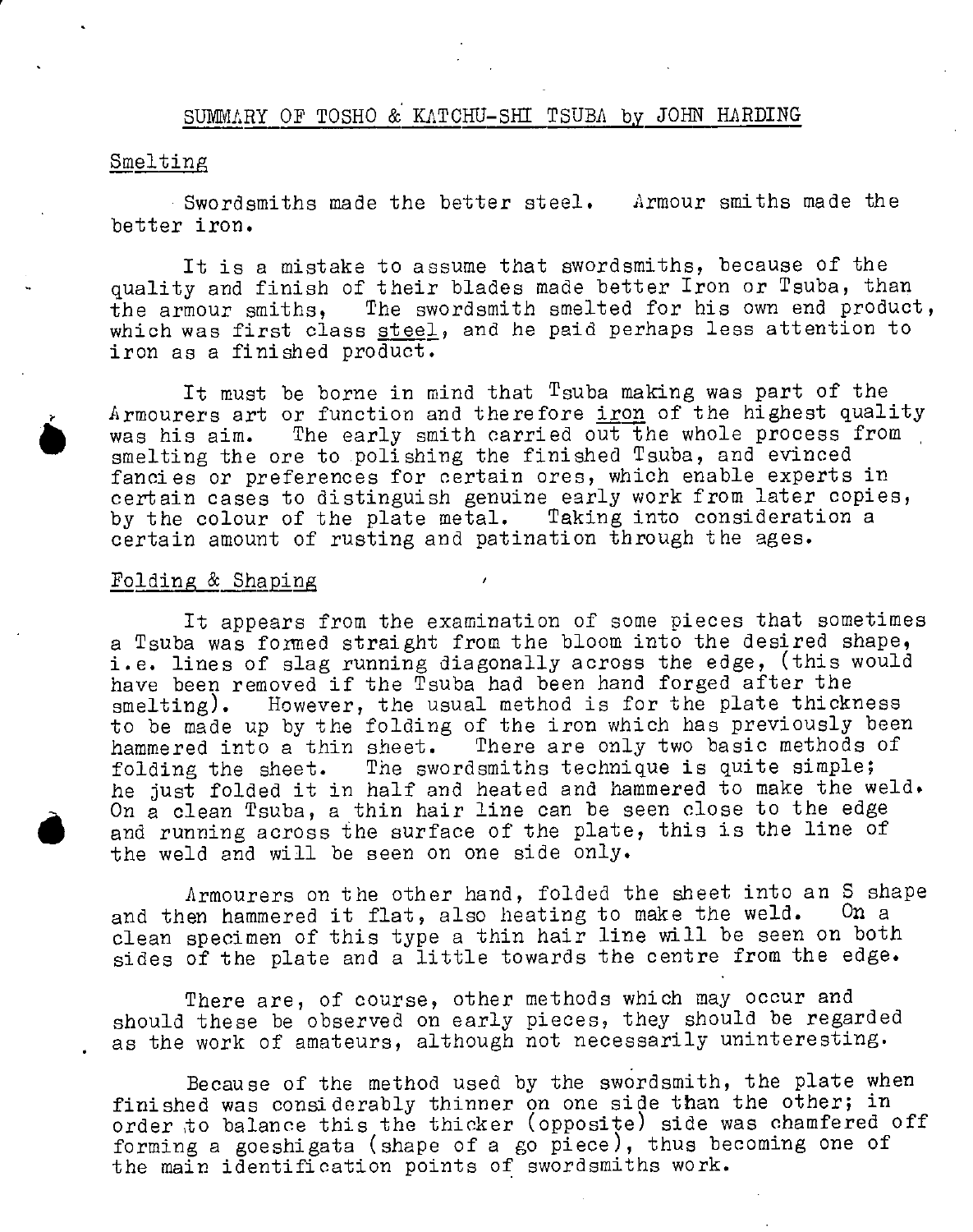The shape and edge of the Armour-maker varied considerably according to period or fashion; as <sup>a</sup>general guide, the plate of the early pieces must be very thin, usually in the region of 2mm.

#### ·DESIGNS

The designs of the swordsmiths Tsuba, are very naive and simple, it always seems to be their last consideration. The Armourers paid a little more attention to the decoration, the most common subjects being flowers, hishi, mushrooms, etc.

Hitsuana on the early pieces are usually elongated unless they have been altered at a later date. A great deal can be learnt from the shape of the hitsuana for dating purposes.

## Dating and Judging

Apart from the accepted methods of judging the age of iron, i.e. type of iron, amount of corrosion inside the piercings, there is little else that can be written in so many words. It should be made absolutely clear that 90% of true judgment is in the feeling. (By this, we do not mean physical touch); it is an inner feeling or sensation that is acquired only after some considerable experience of seeing and handling good pieces. This particular "feeling" cannot be learnt from books. You only have it when you have it, and you will know when you have it. It is the most important part of Tsuba appraisal.

The basic points to note are the general quality of the iron plate, it should be strong and have great depth (this is where feeling comes into it). Forging should be tight and free from a reasonable amount of impurities; of course, a certain amount of impurity is the character of the iron. This is why factoried iron is dead.

Dr. Torigoye says it can be related to Fuji san. Fuji with its snow cap, trees and lake below is indeed the most beautiful of mountains. (This would be akin to Kinko, i.e. Tsuba decorators). Strip Fuji bare of its decoration and the beauty still lies in the mass rising out of the earth. So with the early iron, Imagine a Kinko Tsuba stripped of its decoration and the point of this paragraph will be understood.

Hammering should be close and in good arrangement; there should be no difference in thickness over the surface of the plate except when it is part of the design.

#### Edge

•

The edge is the most important feature of the Tsuba; it is the part which was finished last, and the smith had to exercise all his skill in hammering and shaping it. It is unlikely that a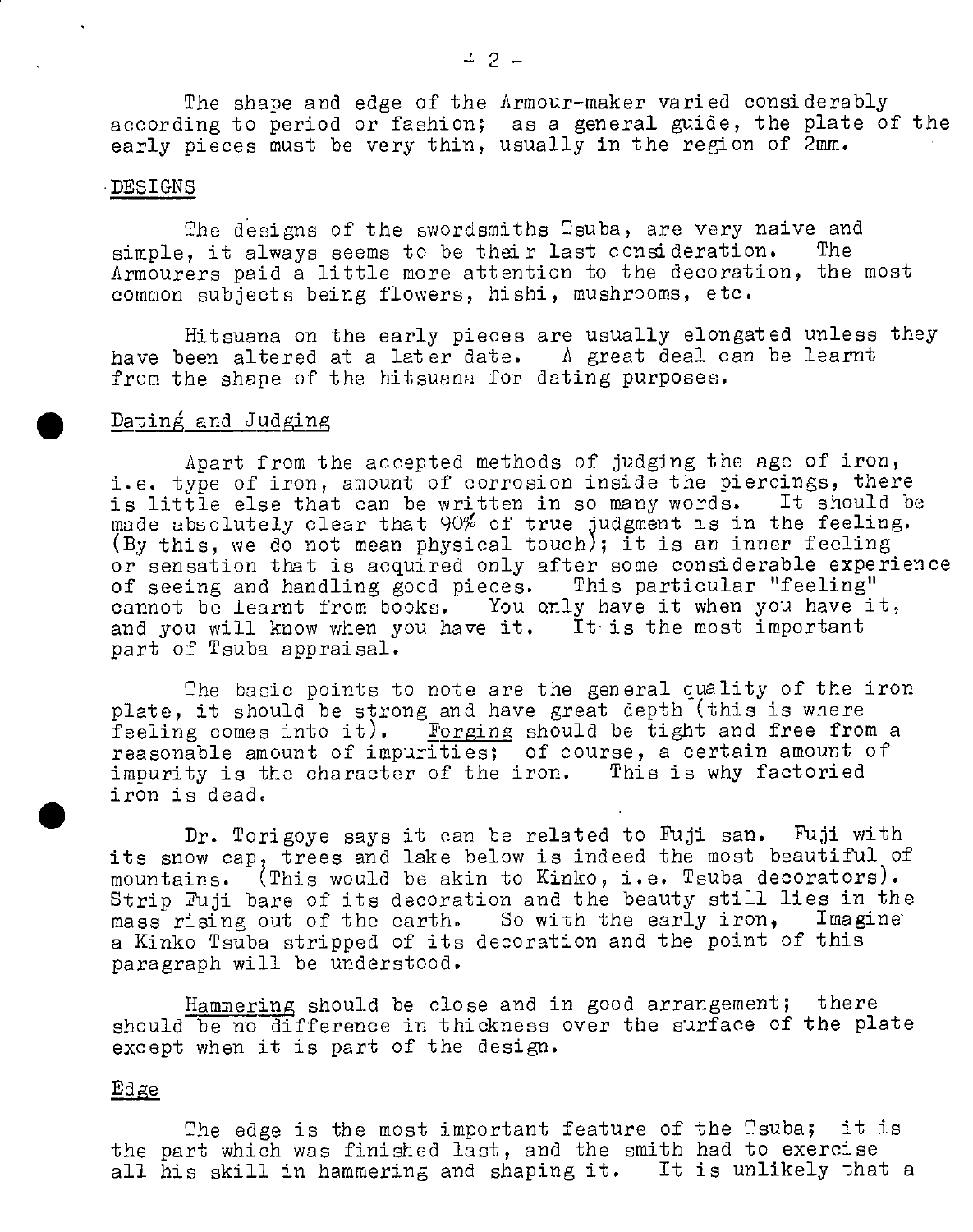Tsuba·with a first class edge would have any bad features in its forging or hammering details.

One point that is certain when judging Tsuba is, that nothing will be learnt from balancing it on the forefinger and striking it to ring for tone. · High pitch or low pitch tells nothing and furthermore, bronze, brass or copper are known to ring just as iron. If, of course, the piece is cracked then there will be no tone anyway.

#### Togan<u>e</u>

•

•

It is a mistake to assume that because a Katchu-shi Tsuba is not heavily chiselled round the nakago ana, it cannot be of grea<sup>t</sup> age. In fact, most extant examples have very little chiselling in this area. It is assumed that the plate metal was too thin to stand much of this harsh treatment to fit guards, and that copper Sekigane had to be made each time, otherwise after two or three fittings in the accepted manner would result in the Tsuba being destroyed. The seppa dai would just disintegrate.

.'

-.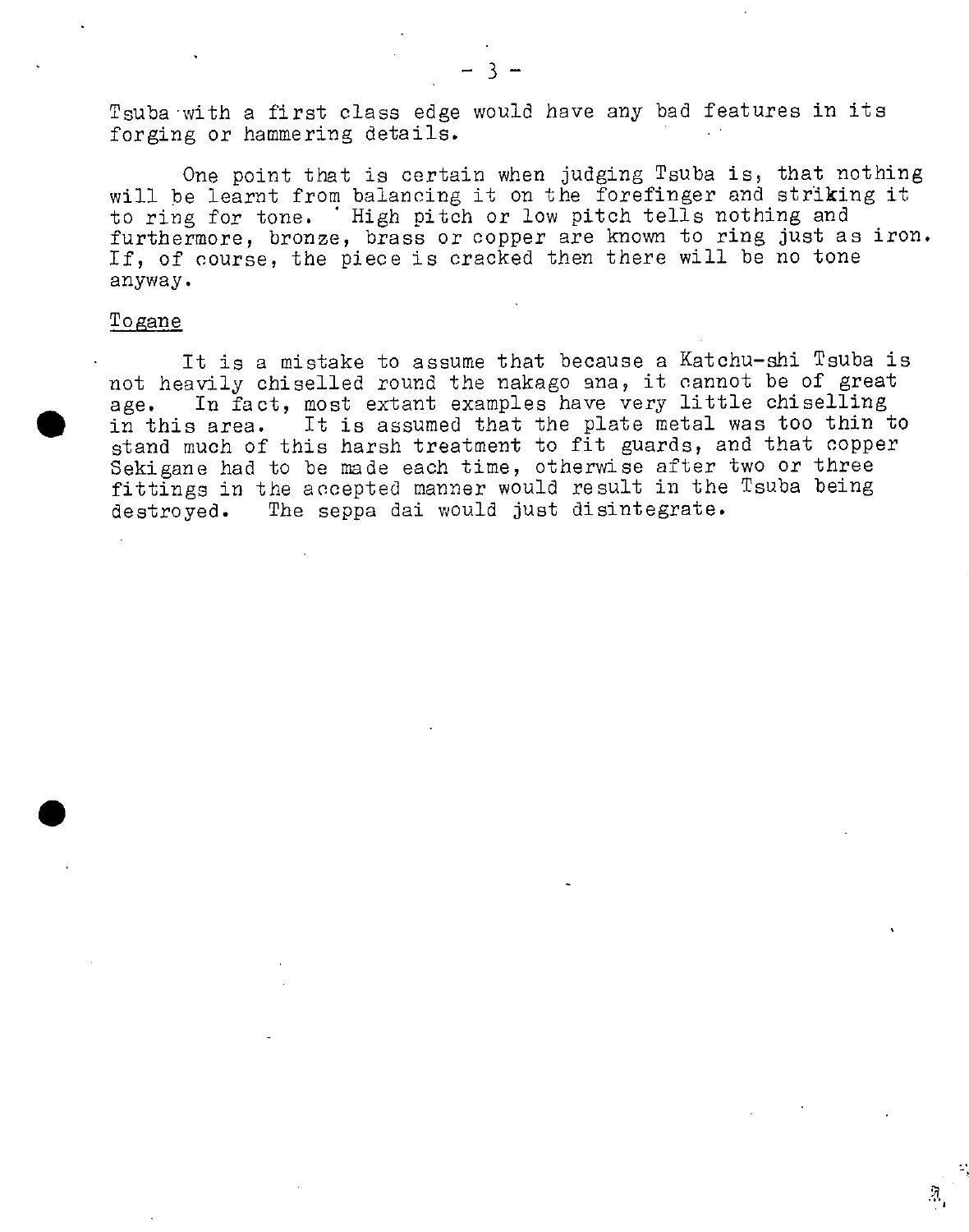## SWORD ETIQUETTE AND BRIEF POINTS OF CONSIDERATION

#### IN BLADE JUDGMENT

/1 summary of the talk given by Bon Dale at the Society's meeting on December 2nd, 1964.

It was suggested at the last meeting that a talk on the correct handling of blades would be a useful item to include in this meeting, one reason being that some of our members are collectors of sword fittings, rather than swords, and are not as conversant with actual sword etiquette as they might wish to be. Even those of us who do collect complete swords are apt to become careless, probably through familiarity, in handling them and in <sup>a</sup> fairly large group of people this could be very dangerous.

## Swords Placed on a Rack

A sword should always be placed on a sword rack in the<br>vupon which it would be worn on the person. That is, for manner upon which it would be worn on the person. a Tachi with the cutting edge downwards, and for Katana with the cutting edge upwards. The same would apply for all other types<br>of sword, Vakizashi, Tanto, etc., cutting edge upwards. The hilts of sword, Wakizashi, Tanto, etc., cutting edge upwards. should always be towards the left, in this manner the swords appear as they would when correctly worn upon the person.

### Handing a Sword to another Person

The left hand should grip the hilt, the right hand should take hold of the scabbard, in the best tradition preferably with <sup>a</sup> cloth, to prevent moisture tarnishing the lacquer of the scabbard. The cutting edge of the blade should then be turned towards one's self. This simple movement sets the pattern for the whole of sword handling. Even when the blade is in the scabbard the edge should be turned towards the person holding the sword. The sword is then handed to the person receiving it in a horizontal position at arm's length. In the old days there were various levels of presentation, above eye level to a superior with the head bowed, etc., but this need not concern us here.

#### Examination of a Sword

Having received a sword, the first thing to examine are the mounts, of the hilt, tsuba and scabbard. In the old days again permission was always asked of the owner before actually drawing the blade; this is still a polite thing to do.

#### Drawing the Blade

•

Before doing this, it is a good idea to check if there is a. peg in the wekugi-ana! This may seem a very simple thing, but it is an important safety precaution. When drawing the blade, ideally one should turn one's back to the owner, in a group it would be """: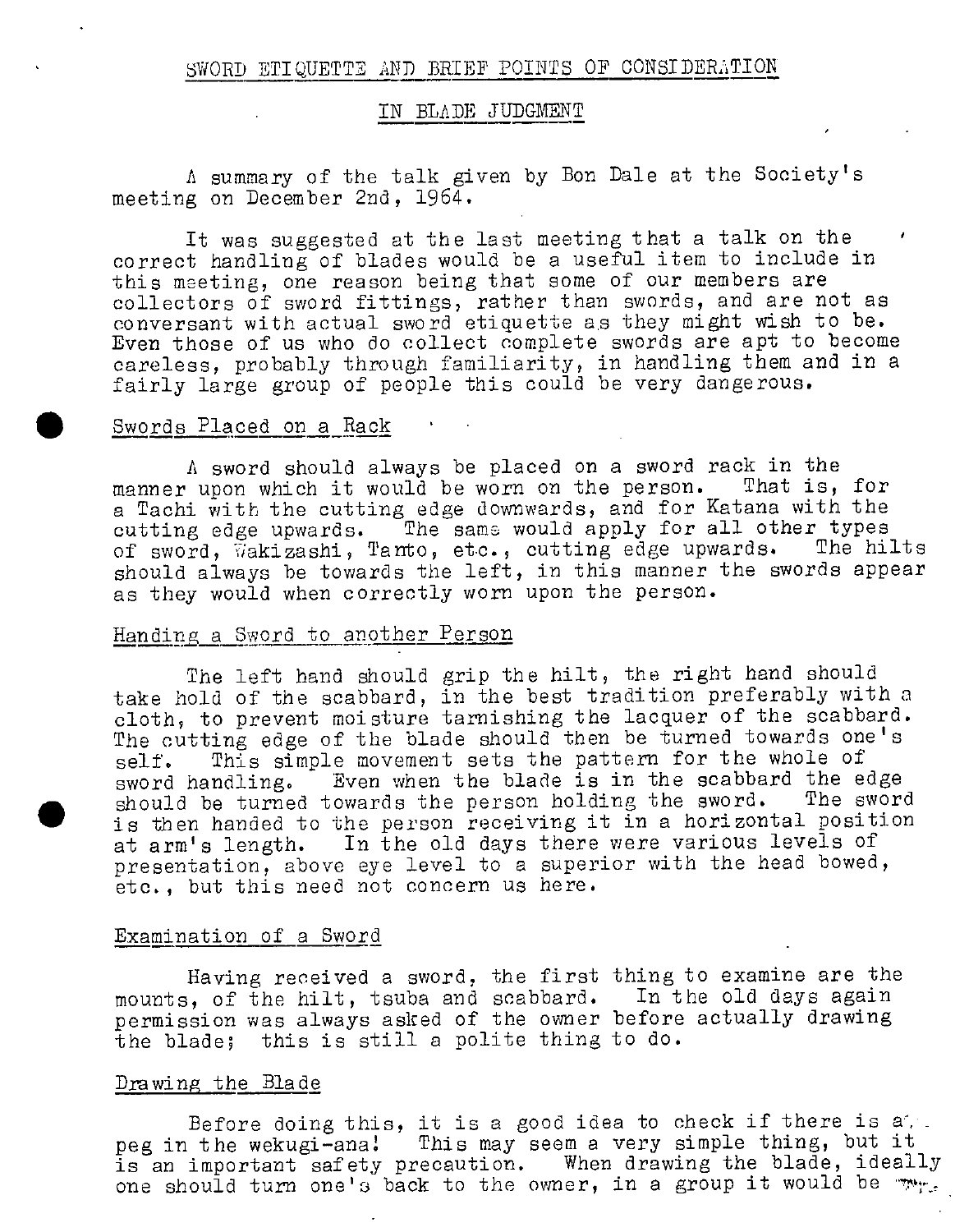sufficient to turn from others near-by. Most important, the sword must be turned with the cutting edge upwards, and the blade drawn completely from the scabbard in one long, slow, smooth movement. And IMMEDIATELY it is out of the scabbard, turn t And IMMEDIATELY it is out of the scabbard, turn the edge towards yourself. It may be necessary to first loosen the habaki in the scabbard with the hands and finger, if it is as it should be, a tight fit. Never examine a blade bit by bit as it comes out of the scabbard, or half out of the scabbard, this can be damaging to both blade and scabbard, and in any case is most<br>impolite. To sum up so far, you now have the drawn blade in yo To sum up so far, you now have the drawn blade in your hand, the edge turned towards yourself; in this position it is safe to everyone except yourself, and this is as it should be. Before proceeding to examination do something with the scabbard, do not put it on the floor! A table, or back on the sword rack is the best place.

### Handing\_a Drawn Blade to Another Person

It is extremely important that this is done correctly. There is, and probably will be in this Society, more passing to and fro of naked blades than sheathed swords. This should be done according to strict Etiquette, which may be summarized as follows:-

- 1. Turn cutting edge towards self.
- 2. Hold lower part of hilt in right hand.
- 3. Hold the sword at arms length, blade vertical.

## Person Receiving Sword

•

..

- 1. Takes hold of hilt below the tsuba, in other words directly above the hand of the person offering it.
- 2. Places the other hand under the hilt to be certain that he has full control.
- 3· Turns the cutting edge towards himself.

To sum up the whole point of Japanese Sword Etiquette one can say this, that the person handling the sword must always put himself at the mercy of the blade.

He must be the one in danger, if he mis-handles the blade. This is even carried to the extent that he must also put himself at the mercy of anyone taking the blade from him. The point being that he is responsible for the safe handling of the dravm blade until the moment his hand leaves the hilt, and the other person takes over.

Before proceeding on to what to look for in a blade, an important point, do not run the blade up and down the sleeve when examining. There is much fine abrasive dust in the air, and this is a sure way of producing surface scratches. Use paper or <sup>a</sup>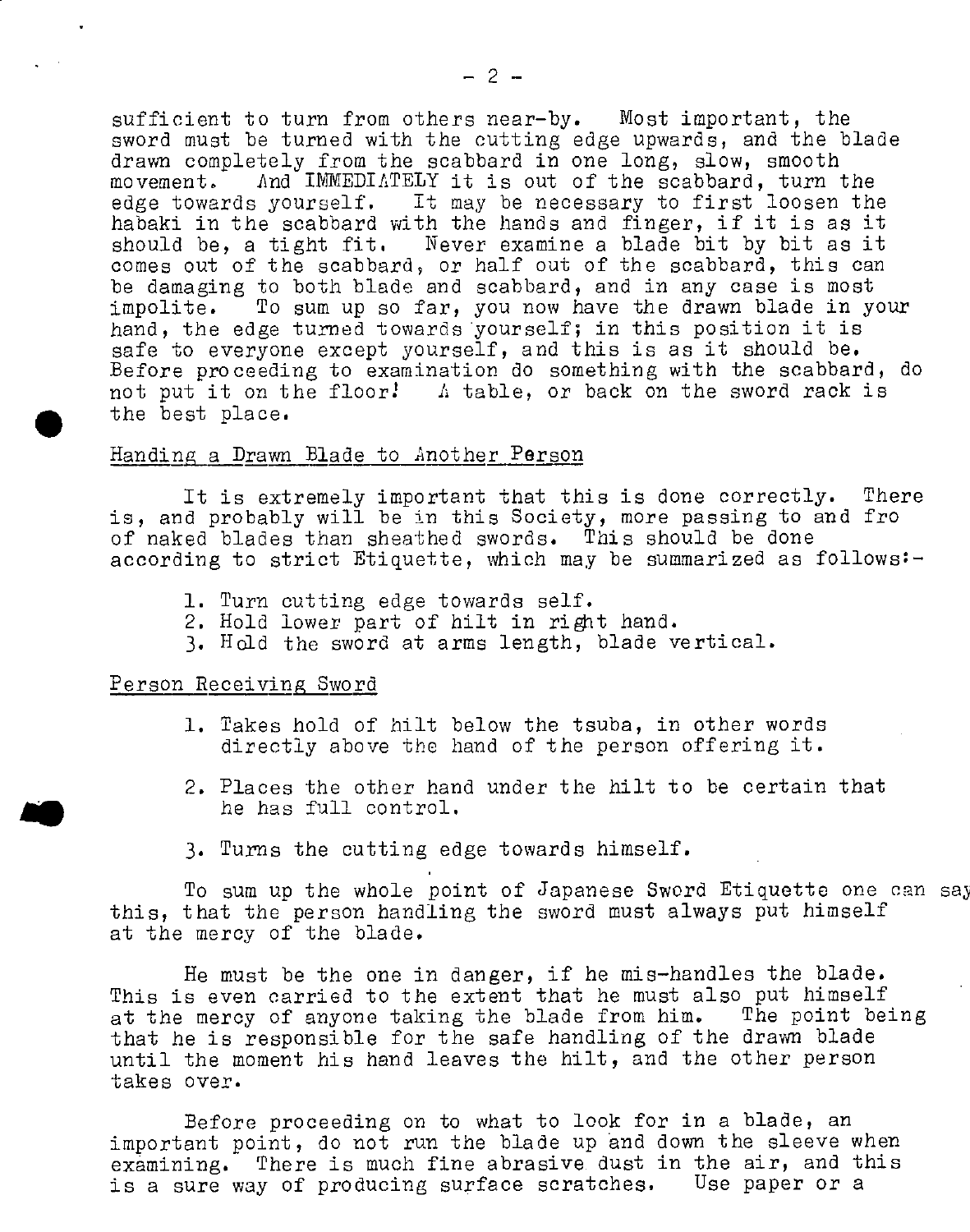square of folded silk, when wishing to hold the blade steady, for example to study the point. When replacing the blade in the scabbard, be sure to keep the edge upwards again, the blade on its  $\theta$ ack.  $\cdot$  Run it into the scabbard gently with a final press home as the habaki enters the scabbard mouth. All these simple rules are designed first with regard to safety, and secondly to avoid damage to a precious thing.

# EXAMINATION OF A BLADE FOR QUALITY OF WORKMANSHIP

 $\begin{picture}(42,17) \put(15,17){\line(1,0){155}} \put(15,17){\line(1,0){155}} \put(15,17){\line(1,0){155}} \put(15,17){\line(1,0){155}} \put(15,17){\line(1,0){155}} \put(15,17){\line(1,0){155}} \put(15,17){\line(1,0){155}} \put(15,17){\line(1,0){155}} \put(15,17){\line(1,0){155}} \put(15,17){\line(1,0){155}} \put(15,17){$ 

•

The condition of a blade is the first important factor to be  $-$  taken into consideration. By condition I do not mean if the blade was polished last week or last year. I do not mean if the blade is in mint condition, with a superb polish, or covered in rust and scratches. Mint condition is desirable but mint condition does not make a good blade. It obviously helps one to see if the blade is good or poor, but it can be mis-leading and one must not be swayed in one's judgment by surface condition alone. The answer is, ignore the mere surface condition, and look into<br>the blade. What is the condition of the actual metal? What is the condition of the actual metal?

Is the blade tired? (Japanese. Tsukareru). In a blade which is in this state the grain tends to appear open, to be raggy looking. Tnis condition is more likely to exist in parts rather than the whole blade. The Mono-Uchi, striking point of the blade, the first 3 or 4 inches below in the point section, being one of the usual areas affected. ' Details of forging, etc., will appear misty and indistinct; sometimes tiredness almost gives an appearance of UTSURI, but this must be distinguished from it.

Examine the Kissaki for KARASUGUCHI, this is a split or crack in the tempered area of the point, the BOSHI. These are usually very fine and difficult to see. May be on one side only, or may extend across the tip and dovm both sides. Obviously, • these are bad.

Examine the HADA of the blade for TATE-WARE, these are long winding splits running lengthways along the grain of the blade. May also appear in the tempered area of the blade. Nowadays, Tate-Ware might be acceptable, depending on the extent, but in Japan in the old days a blade with Tate-Ware would be dismissed. Any blade having this should be viewed with grave<br>suspicion, it will usually prove to have other faults. One suspicion, it will usually prove to have other faults. should qualify this slightly by saying that this condition can, sometimes, exist in very fine and very old blades which perhaps only have this one fault to be weighed against superlative quality in the rest of the blade. In these circumstances it may be duo to the opening up of forging folds by much repolishing, rather than true cracks or splits.

Examine the blade for FUKURA, blisters which may occur on any part of the blade, but are more usually found on the SHINOGI-JI and MUNE. When on the Shinogi area of the blade and the back,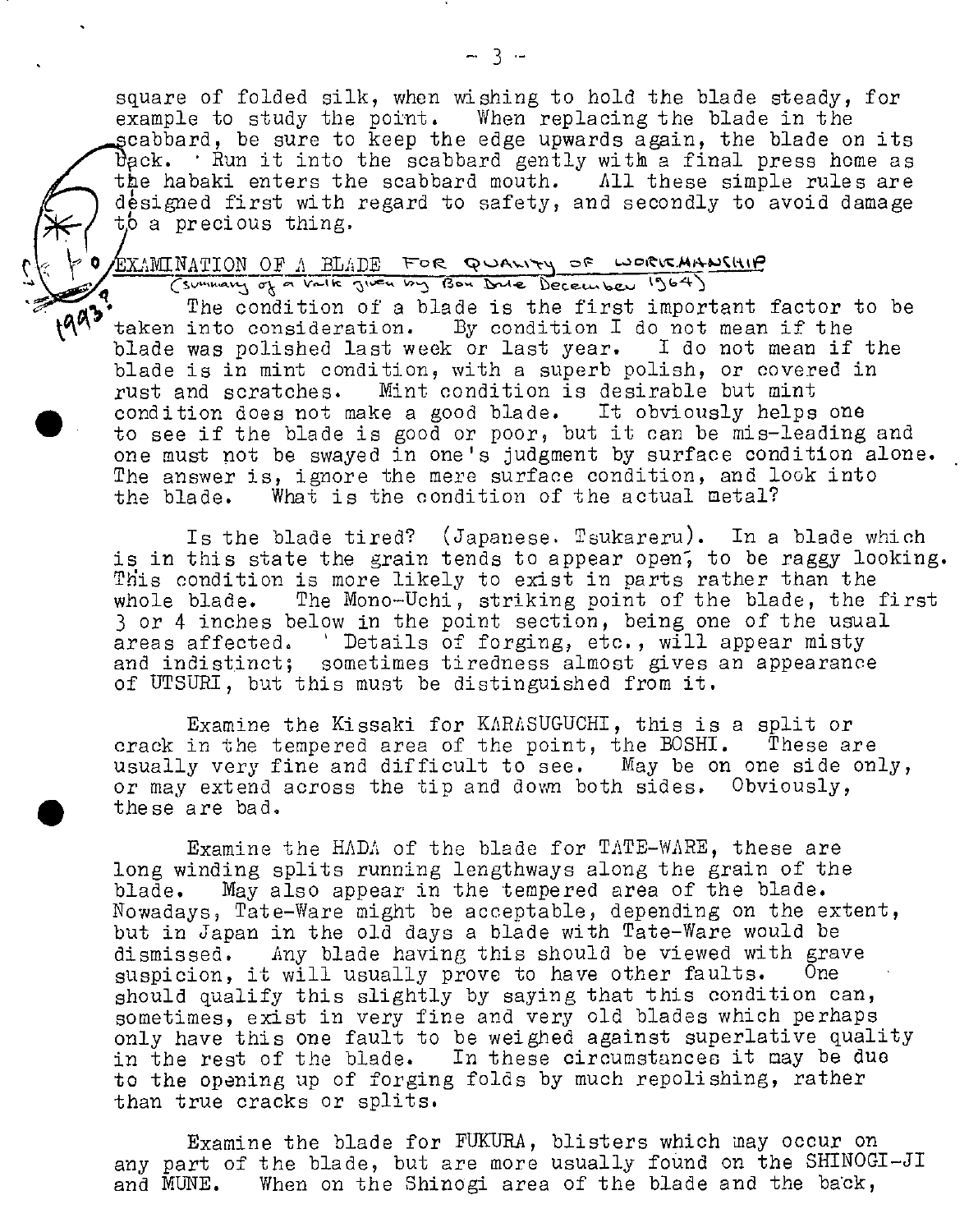these blisters tend to be broken out or open, and are slag pits rather than blisters. These should not be confused with old rust <sup>p</sup>its, usually they are much blacker and have no residue of old rust in them, being due to impurities left in the metal when forging was in progress. True blisters on other parts of the blade are discerned by the slight flare or distortion in the smooth surface of the metal which they produce. These should be examined carefully because there is the risk that if the blade is repolished these blisters will open into pits.

*<sup>A</sup>*bad fault is NIOIGIRE,a gap in the line of the nioi, the whitish line along the edge of the HAMON. This is not very often seen and is very often overlooked, In two recent examples I have seen, one was an inch or two above the habaki, the nioi line flicked upwards into the jihada, and then there was a gap of a full two inches before the nioi line recommenced. In the second the nioi line ended three inches before the point. This was easy to overlook because the blade was in mint condition and the Hamon was beautifully presented for the full length of the cutting edge. But<br>here was an example of a poor blade tricked up for the market. It here was an example of a poor blade tricked up for the market. is by no means impossible to find a blade which appears to be very fine and in good condition, but upon <sup>a</sup>closer look the Hamon has no nioi line at all. The yakiba is merely etched on the blade and is therefore a complete fake, and worthless as <sup>a</sup>collector's piece.

•

 $\bullet$ 

These are but a very few of the KIZU, defects, that should be looked for and although  $I$  have given them first, they would be discovered as one proceeded to assess the worth of a blade. This discovered as one proceeded to assess the worth of a blade. should be done in the following order. Shape; Boshi, Hamon (yakita);  $\text{Hada}$  (forging pattern); Nakago (tang); THE SHAPE

This is the most important point, which can be taken in almost at a glance, in deciding if a blade is fine or poor. Hold the sword at arm's length to judge the proportions of curvature and shape. A little artistic sense is required, but I think anyone who collects old art forms can do this for himself. It has been said elsewhere and I cannot do better than repeat it, that a finely<br>shaped blade was never made by a poor swordsmith. This was never shaped blade was never made by a poor swordsmith. done, and never could be done, because of the artistic inability of the poor swordsmith.

Proportion and shape will give many clues to the age of <sup>a</sup> blade, here there is only space to mention three varied aspects of this:-

FUMBARI, a tapering of the blade in width from the hilt to the point, technically between the MOTOHABA and the SAKI-HABA. This was originally the old tachi shape, and taken into consideration with other points may indicate an old blade,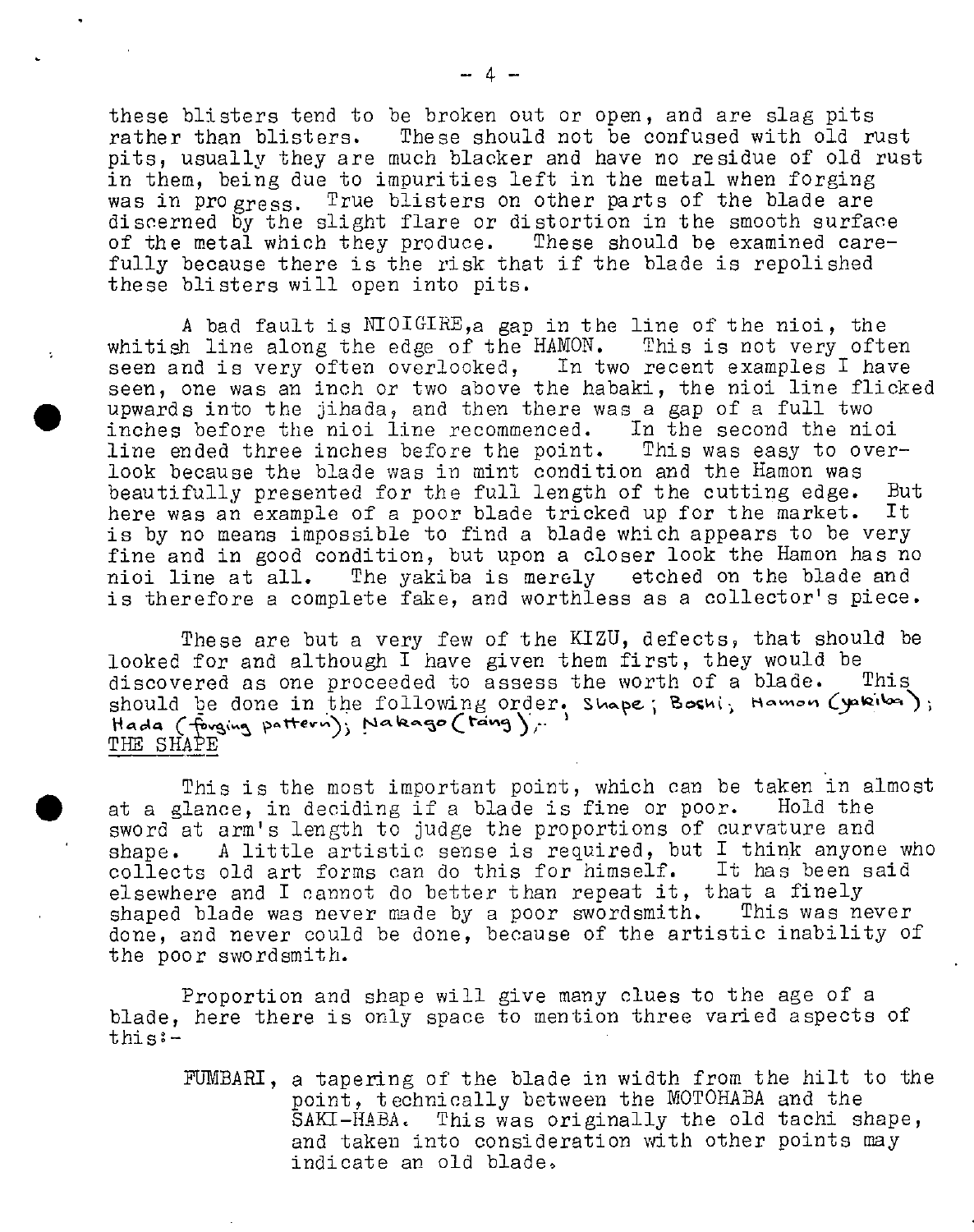- UTSUMUKU, point straightness, after the centre of curvature the blade tends to become straight towards the point. An indication again of age, and perhaps extreme age, many swords of the Heian period have this characteristic.
- IKUBI-KISSAKI Straightness of the cutting edge of the kissaki, point, of the blade. Sometimes perfectly straight. A sign of a fine blade, particularly if combined with Fumbart, because of the difficulty of preserving perfect proportion in a long blade with a flattened point. Never found on a poor blade. *<sup>A</sup>*little thought will show that it is impossible to fake this at a later date, although this might at first seem possible.

 $\kappa$ 

- THE BOSHITHE-BOSHI This has been called the face of the sword, it is here that one can really see the true worth of a<br>blade. This is the pattern of the yakiba within This is the pattern of the yakiba within  $\overline{\phantom{a}}$  the **k**issaki and is the first thing that must be  $\epsilon$ \_\_\_\_\_\_\_ looked for when getting down to details. This <-~--pattern must be there, and the more *HATA-RAKI*  <u>-</u> "work" or activity it has the better. However florid the rest of the Hamon on the blade, however exciting, if there is no Boshi, then dismiss the blade.
- **THE HAMON** PH<del>E HAMON</del> The patterns of the tempered edge of a blade are -· too numerous to be dealt with here, many talks z \_\_\_\_\_\_\_\_\_ and articles will have to be produced even to skim The surface of the different characteristics of swordsmiths and schools. But, let it be remembered that a good sword has HATARAKI within the yakiba , \_\_\_\_\_ and along the Hamon. Ihis activity will be found to be less in Shinto blades than Koto, but there should still be a little activity even if it is - gentle and quiet compared to the great lines of --- Kinsuji and ara niye that one hopes to find in <sup>a</sup> Koto blade. Two points on Hamon,
	- YAKI-DASHI The line of the Hamon narrowing and straightening before entering the nakago, will usually tell you that the blade is Shinto, and
	- YAKIOTOSHI the line of the Hamon stopping completely an inch or two above the nakago and dipping off the blade, will tell you that the blade is very old, or that it has been re-tempered, so look out for this!
- THE HADA WAB KITAE Broadly, the forging patterns of the main area of  $\longleftarrow$  the blade, the JIHADA. This again is a wide 4----subject, at the moment let one point suffice. In